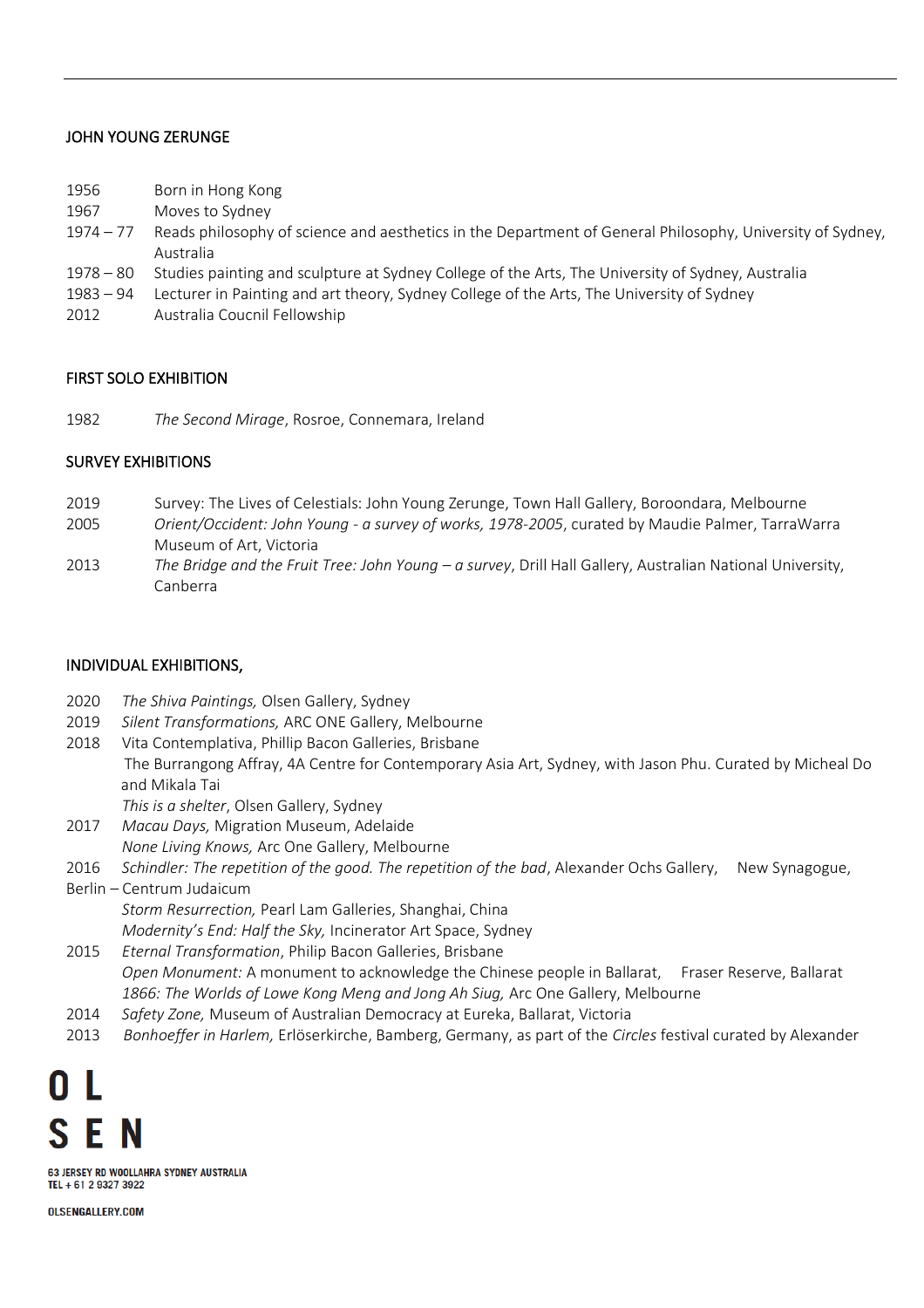|      | Ochs-Barwinek                                                                                                               |
|------|-----------------------------------------------------------------------------------------------------------------------------|
|      | The Bridge and the Fruit Tree: John Young - a survey, ANU Drill Hall Gallery, Canberra                                      |
| 2012 | The Macau Days, 10 Chancery Lane Gallery, Hong Kong                                                                         |
|      | The New Wolf of Rome, Philip Bacon Galleries, Brisbane                                                                      |
|      | Passages: Brian Castro, Khai Liew & John Young, curated by Maudie Palmer, TarraWarra Museum of Art,                         |
|      | Victoria                                                                                                                    |
| 2011 | The Bonhoeffer Concept, Alexander Ochs Galleries, Berlin                                                                    |
|      | Safety Zone, University of Queensland Art Museum, Brisbane                                                                  |
|      | Empathy: Khai Liew and John Young, Michael Reid at Elizabeth Bay, Sydney                                                    |
| 2010 | Apparition, The Helper, Michael Reid at Elizabeth Bay, Sydney                                                               |
|      | Safety Zone, Anna Schwartz Gallery, Melbourne                                                                               |
| 2009 | Strachan's Room, Philip Bacon Galleries, Brisbane                                                                           |
|      | Bonhoeffer in Harlem, Installation at St. Matthaus Church, Kulturforum, Berlin (in conjunction with                         |
|      | Alexander Ochs Galleries, Berlin/Beijing)                                                                                   |
| 2008 | 1967Dispersion, 10 Chancery Lane Gallery, Hong Kong                                                                         |
|      | The Day After Tomorrow, Michael Reid at Elizabeth Bay, Sydney                                                               |
|      | John Young, Holmes a Court Gallery, Perth (in conjunction with Anna Schwartz<br>Gallery, Melbourne)                         |
| 2007 | Walden In China, Nanjing Library Gallery, Nanjing                                                                           |
|      | Return, via new paths, 10 Chancery Lane Gallery, Hong Kong                                                                  |
|      | Naive and Sentimental Paintings, Anna Schwartz Gallery, Melbourne                                                           |
| 2006 | Detours and Variations, Sherman Galleries, Sydney                                                                           |
|      | Open World, Cowen Gallery, State Library of Victoria; Mitchell Library, State Library of NSW; Queensland Art                |
|      | Gallery                                                                                                                     |
| 2005 | Orient/Occident: John Young - a survey of works, 1978-2005, curated by Maudie Palmer, TarraWarra<br>Museum of Art, Victoria |
|      | The Fundamental Paintings, Anna Schwartz Gallery, Melbourne                                                                 |
|      | French Wallpaper and Numeral Paintings, Bellas Milani Gallery, Brisbane                                                     |
|      | Near Sanctuary, Noga Gallery of Contemporary Art, Tel Aviv                                                                  |
| 2004 | The Persian Paintings, Sherman Galleries, Sydney                                                                            |
| 2003 | Reversals, Anna Schwartz Gallery, Melbourne                                                                                 |
|      | Three Propositions, Prüss & Ochs Gallery, Berlin                                                                            |
|      | The Void Path, John Batten Gallery, Hong Kong                                                                               |
| 2002 | Unstable Cultures, Sherman Galleries Goodhope, Sydney                                                                       |
| 2001 | Pine's Edge, Anna Schwartz Gallery, Melbourne                                                                               |
| 2000 | Works for a Considered Tourist, John Batten Gallery, Hong Kong                                                              |
|      | Awful Backlash, Sherman Galleries Goodhope, Sydney                                                                          |
|      | Scholar Rocks, Nymphs and Paint blotches, Sherman Galleries Hargrave, Sydney                                                |
|      | Arrivals, Sherman Galleries Hargrave, Sydney                                                                                |
| 1999 | The Hermit Paintings, Anna Schwartz Gallery, Melbourne                                                                      |
| 1998 | Sequences from Heaven, Anna Schwartz Gallery, Melbourne                                                                     |
|      | Matteo Ricci in Goa, Sherman Galleries Goodhope, Sydney                                                                     |
| 1997 | Works on Paper, Za Moca Foundation, Tokyo                                                                                   |
| 1996 | Paradigm Fountain, Sherman Galleries Goodhope, Sydney                                                                       |
|      | Welcome to the Villa, Bellas Gallery, Brisbane                                                                              |
| 1995 | The Bridge, Anna Schwartz Gallery, Melbourne                                                                                |

 $0<sub>L</sub>$ **SEN** 

63 JERSEY RD WOOLLAHRA SYDNEY AUSTRALIA<br>TEL + 61 2 9327 3922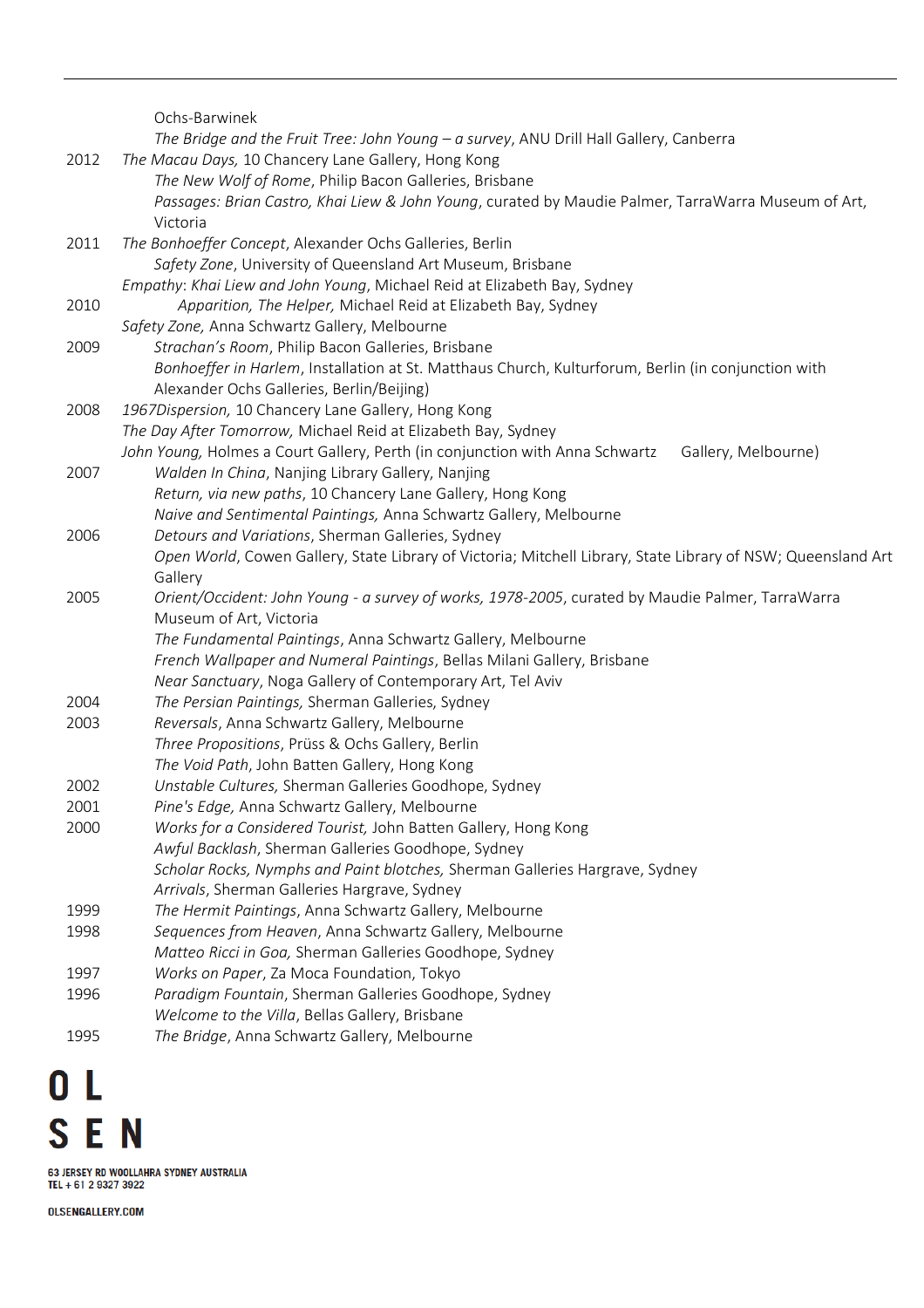- 1994 *Diaspora Asia,* Sherman Galleries Goodhope, Sydney 1993 *John Young*, Museum of Contemporary Art, Brisbane 1992 *Pony My Neighbor*, City Gallery, Melbourne *Models and Animals in Camera*, Bellas Gallery, Brisbane 1991 *Bad Faith Realism*, Yuill/Crowley, Sydney 1990 *Polychrome Paintings*, City Gallery, Melbourne 1989 *Ordinary Photography,* Australian Centre for Photography, Sydney *A Sudden Rush of Devotion*, Yuill/Crowley, Sydney Chameleon Contemporary Artspace, Hobart 1988 *Light of Day*, Yuill/Crowley, Sydney *3 States,* Yuill/Crowley Gallery, Sydney; City Gallery, Melbourne 1987 *After Virtue*, United Artists Gallery, Melbourne Yuill/Crowley, Sydney Bellas Gallery, Brisbane 1986 *Winter Palace*, Yuill/Crowley, Sydney 1985 *The Grey Light*, Yuill/Crowley, Sydney 1984 *John Young*, Institute of Modern Art, Brisbane 1983 Yuill/Crowley, Sydney
- 1982 *The Second Mirage*, Rosroe, Connemara, Ireland



63 JERSEY RD WOOLLAHRA SYDNEY AUSTRALIA TEL + 61 2 9327 3922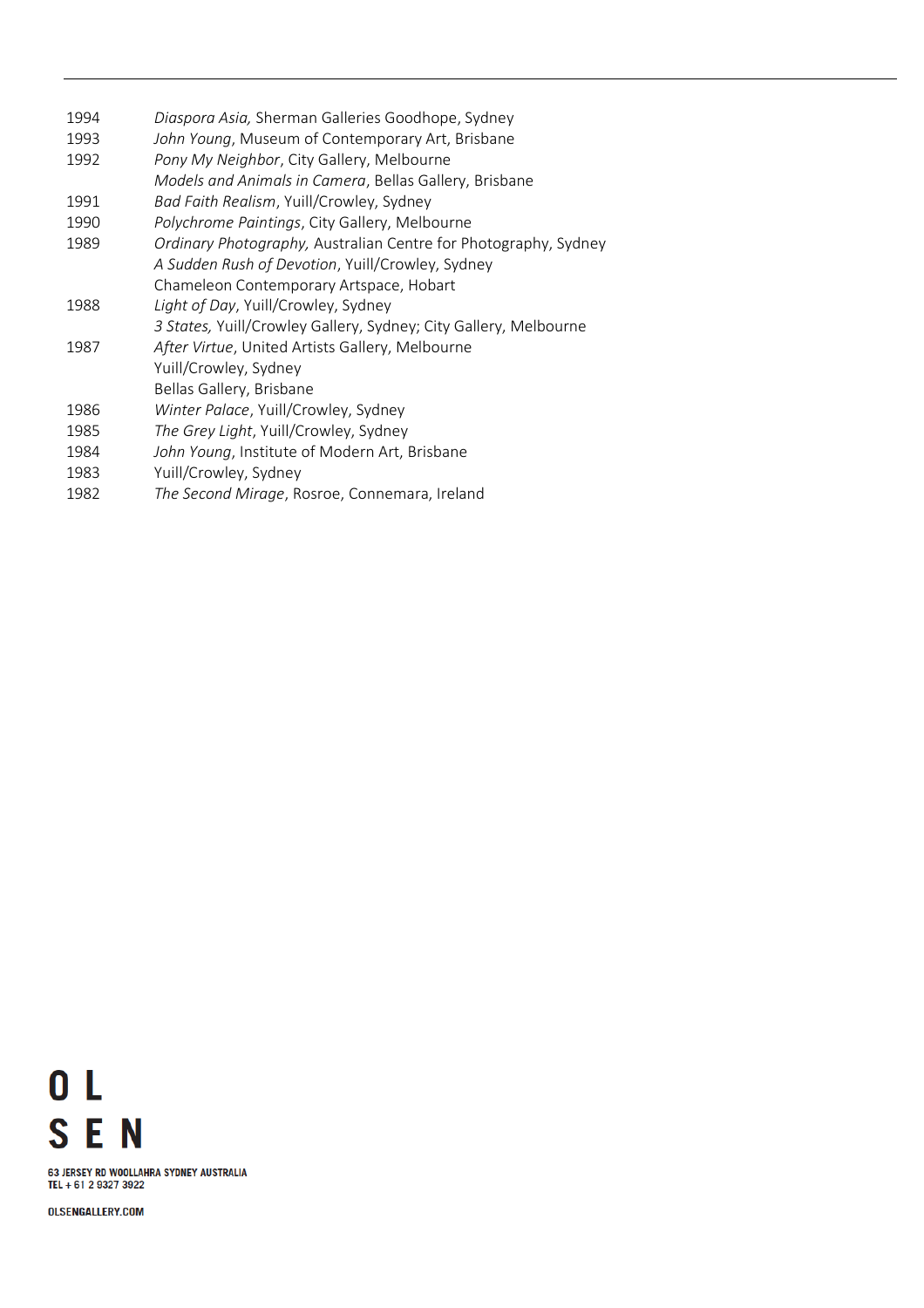### SELECTED GROUP EXHIBITIONS

John Young has taken part in numerous group exhibitions and travelling exhibitions since 1979, including;

- 2019-20 *Don't Ask Me Where I'm From,* Aga Khan Museum, Toronto and Imago Mundhi, Gallerie delle Prigioni, Treviso, Italy, curated by Marianne Fenton, Toronto
- 2019 *Never the Same River, Part II*, Anna Schwartz Gallery, Melbourne
- 2018 *Infinite Conversations: Asian-Australian Artistic Exchange,* National Gallery of Australia
- 2017 *The Script Road,* The Macau Literary Festival, Macau

*Glorious Earthly Pleasures and Heavenly Realms*, Art Gallery of New South Wales

 *Circles,* Bamberg, Germany, curated by Alexander Ochs-Barwinek *Die Neue Kunsthalle II / Die Wirklichkeit des Individuums,* Kunsthalle Mannheim, Mannheim *Site + Sight: translating cultures*, Asian Civilisations Museum, Earl Lu Galleries, Singapore, curated by Binghui Huangfu *The Rose Crossing*, curated by William Wright, Singapore; Holmes a Court Gallery, Perth; Campbelltown City Bicentennial Art Gallery, Sydney; Hong Kong Arts Centre, Hong Kong

- 1998 *Remanence*, Old Melbourne Magistrate's Court, Melbourne Festival, curated by Maudie Palmer, Melbourne 1996 *Systems End*, curated by William Wright and Takeshi Kanazawa, Oxy Gallery, Osaka; Hakone Open Air Museum, Hakone; Dong An Gallery, Seoul; Kaoshung Museum of Art, Kaoshiung
	- *Spirit and Place: A Century of Art in Australia,* The Museum of Contemporary Art, curated by Nick Waterlow and Ross Mellick, Sydney
- 1995 *Antipodean Currents,* The Solomon R. Guggenheim Museum, New York, curated by Julia Robinson *Transcultural Painting,* Ian Potter Museum of Art, curated by Merryn Gates and Frances Lindsay, The University of Melbourne, Melbourne
- 1994 *Transcultural Painting*, curated by Merryn Gates and Frances Lindsay, toured Taichung Museum of Art, Taiwan; Tamsui Centre for Arts and Culture, Tamsui, Taipei; Hong Kong Visual Arts Centre, Hong Kong, Guangzhou Institute of Fine Arts, Guangzhou; Song He Tan Gallery, Beijing
- 1993 *Confess and Conceal*, *11 insights from contemporary Australia and South East Asia,* curated by Margaret Moore and Michael O'Ferrall, Art Gallery of Western Australia, Perth; National Museum of Singapore, Singapore; National Gallery of Thailand, Bangkok
- 1991 *Art from Australia: Eight Contemporary Views*, curated by Alison Carroll, Metropolitan Museum of Manila, Manila, Australian High Commission, Kuala Lumpur, National Gallery of Singapore, Singapore
- 1988 The XXIV Olympiad of Art, National Museum of Contemporary Art, curated by Pierre Restany, Thomas Messer, Ante Glibota, Seoul *Moët and Chandon,* touring exhibition around Australia
- 1985 *Making Appearances*, Charlottenburg Exhibition Hall, curated by Gary Sangster, Copenhagen
- 1982 *Art in the Age of Mechanical Reproduction*, George Paton Gallery, curated by Judy Annear, Melbourne

63 JERSEY RD WOOLLAHRA SYDNEY AUSTRALIA TEL + 61 2 9327 3922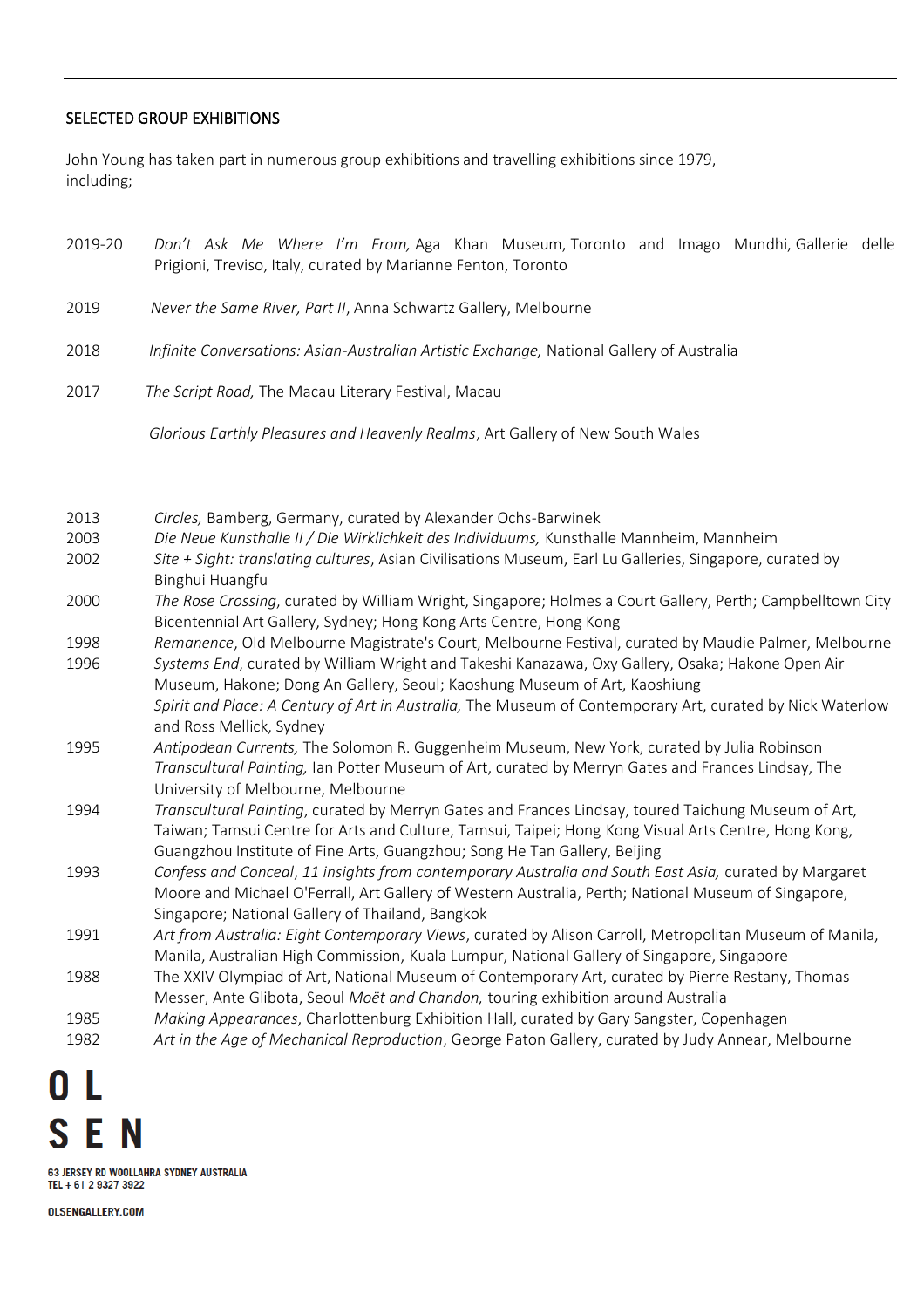## ART FAIRS

*Art Los Angeles Contemporary,* The Barker Hangar, Los Angeles (2018) I also note that 'contemporary' is misspelt in 'Australian Contemporary International Art Fair', third line from the bottom of the paragraph under the Art Fairs subheading.

*Art Brussels Contemporary Art Fair,* Brussels (2017); *Art Basel,* Hong Kong (2017, 2016); *Art Cologne,* Cologne (2017, 2003); *Art Stage Singapore,* Singapore (2016); *Shanghai Contemporary Art Fair,* Shanghai Exhibition Centre (2015, 2007); *Sydney Contemporary,* Carriageworks, Sydney (2015, 2013); *The Korea International Art Fair,* COEX Indian Hall, Seoul (2015, 2005); *Melbourne International Art Fair,* Royal Exhibition Centre, Melbourne (2014, 2006); *Art Paris Art Fair,* Grand Palais, Paris (2013, 2012); ART HK 12: Hong Kong International Art Fair, Hong Kong Convention and Exhibition Centre, Hong Kong (2012, 2011); *art la,* The New Los Angeles International Contemporary Art Fair, Barker Hanger Santa Monica (2008); *Art Miami,* Miami Beach Convention Centre, Miami Beach, Florida (2007); *Art Forum Berlin,* Berlin (2003); *ARCO,* Madrird Art Fair, Madrid, (2002); *Art Chicago,* Chicago Art Fair, Festival Hall, Chicago (2002); *ARCO,* Madrid Art Fair, Spain (2002, 1990) *Australian Conteporary International Art Fair*, Melbourne Exhibition Centre, Melbourne (1998) *Tokyo International Art Fair,* Tokyo Exhibition Hall, Tokyo (1997) *Art Asia,* Hong Kong Art Fair, Hong Kong (1993)

# AWARDS

John was conferred as a Member of the Order of Australia (AM) in recognition of his substantial and ongoing contribution to the Australian Visual Arts Sector, and for his work as a role model in multicultural advocacy in 2020.

## MONOGRAPHS

Barnes, C., Lo, J., Maloon, T., *The Bridge and the Fruit Tree: John Young – a survey*, 2013, Drill Hall Gallery, Canberra Young, J., Barnes, C. & Wright, W., 2005, *John Young,* Craftsman House, Thames & Hudson, Australia Coulter-Smith, G., Davidson, C. & Forsyth, G., 1993, with a foreword by Leon Parossian, *John Young: Silhouettes and Polychromes*, Schwartz City Publications, Melbourne

## PUBLICATIONS

Berghuis, T., de Tilly, K., Hielscher, C., *John Young Zerunge,* 2012, 10 Chancery Lane Gallery, Hong Kong Lo, J., Palmer, M., Walker, W., *Passages: Brian Castro, Khai Liew, John Young,* 2012, TarraWarra Museum of Art, Victoria Seeto, A., *Empathy: Khai Liew and John Young*, 2011, Michael Reid at Elizabeth Bay, Sydney Ochs, A., Neubert, C., Rudd, K., Volz, S., Huber, W., *John Young / Bonhoeffer in Harlem,* 2009, Edition St. Matthäus-Kirche Berlin

Clark, J. & Kember, P., 2003, *John Young: Three Propositions*, Prüss & Ochs Gallery, Berlin

Castro, B. & Greenstein, M.A., 2001, *John Young: Pine's Edge,* Black Inc., Melbourne

Hutchings, P. & Clark, J, 1995 with foreword by Frances Lindsay and an introduction by Melissa Chiu, *John Young: The Double Ground Paintings*, Australian Art Promotions, Sydney

Butler R. & Broadfoot K., 1987, *Objective Gesture: John Young, Selected Works 1986-1987*, Sydney



63 JERSEY RD WOOLLAHRA SYDNEY AUSTRALIA TEL + 61 2 9327 3922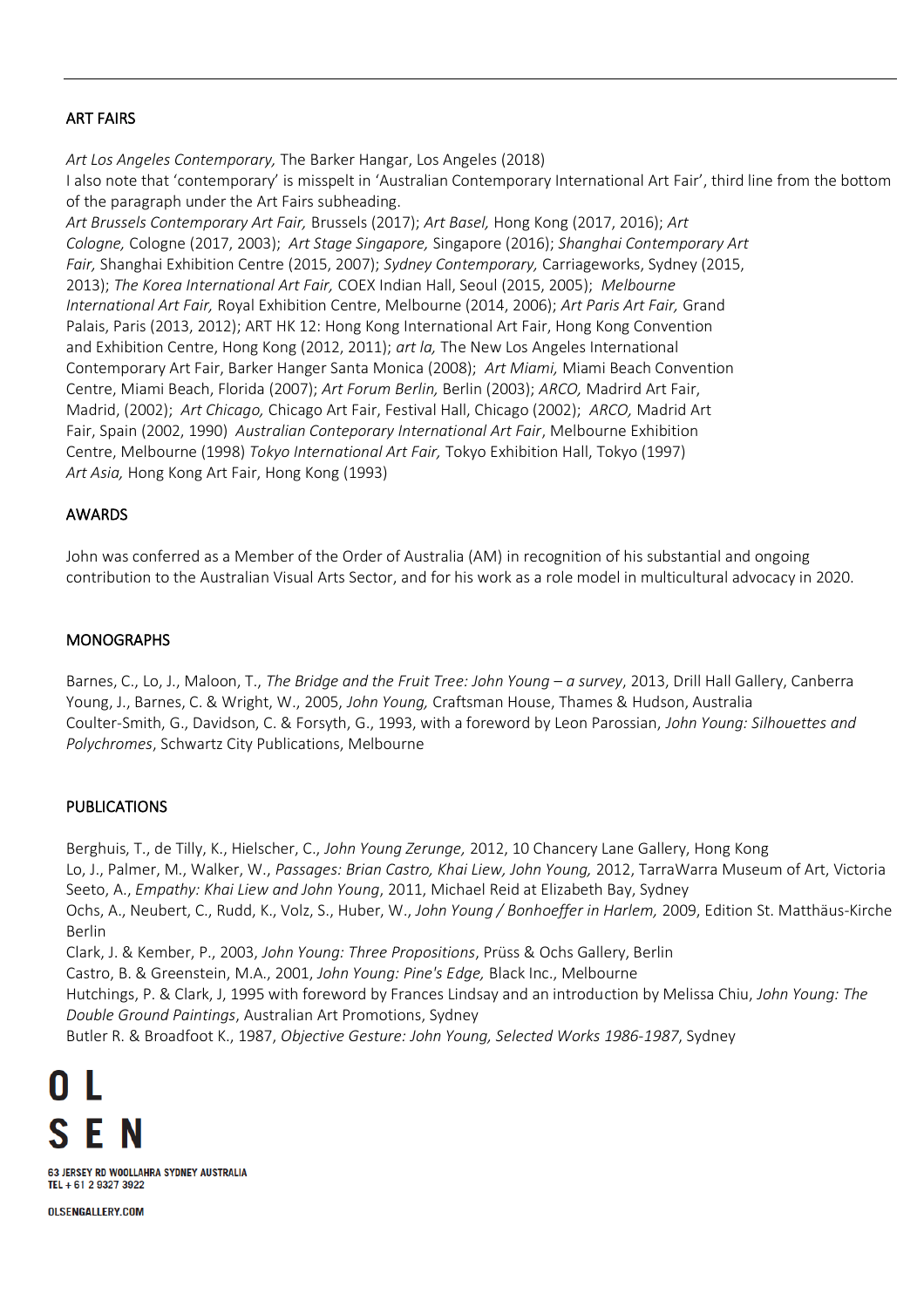

63 JERSEY RD WOOLLAHRA SYDNEY AUSTRALIA<br>TEL + 61 2 9327 3922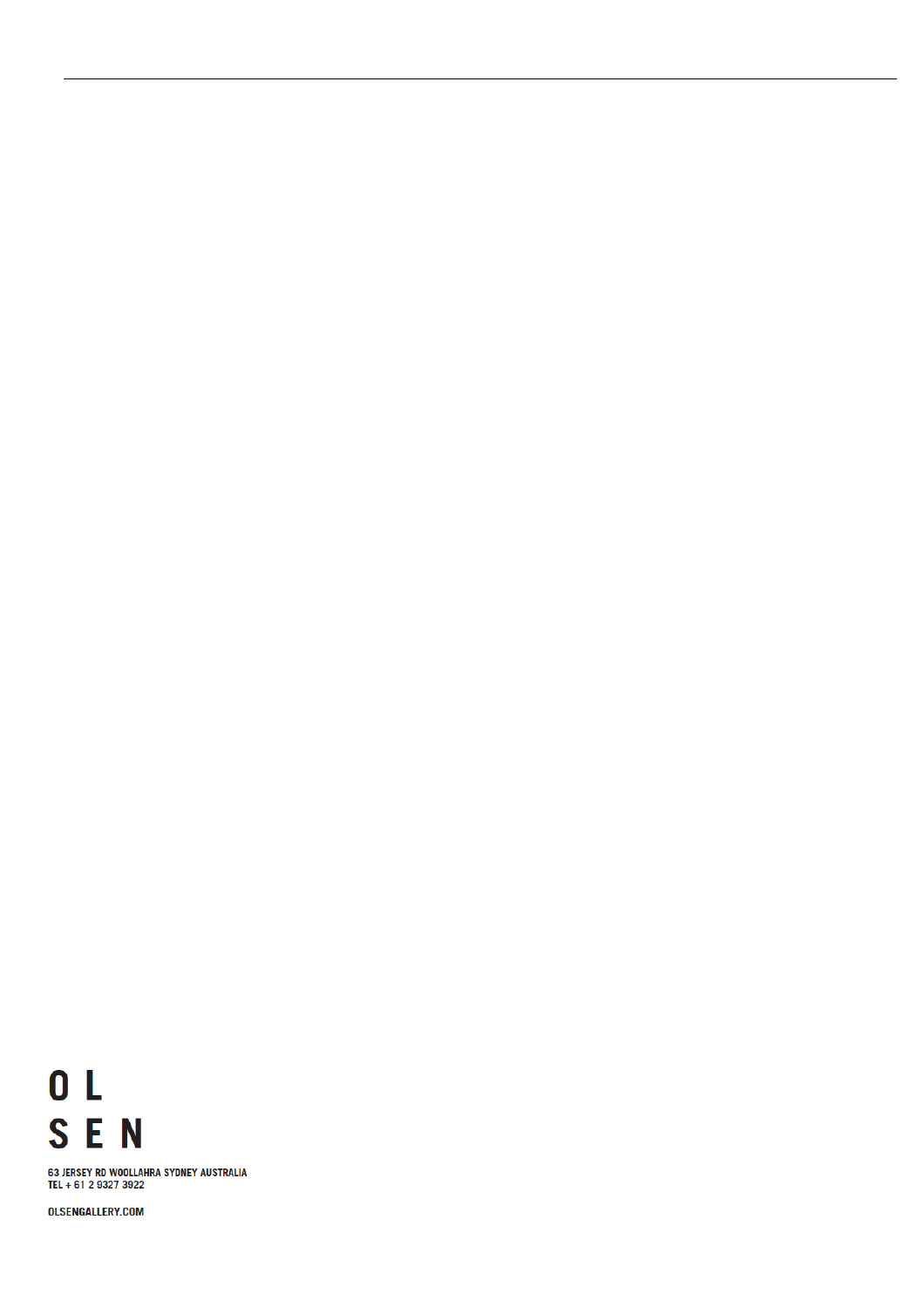## BIBLIOGRAPHY – Selected published papers by the artist

### 2017

'Macau Days' (with Brian Castro), JM Coetzee Centre for Creative Practice, Art + Australia Publishing, 2017

### 2016

'1998 David Strachan: Two women in a landscape', Artist's Choice Five Decades of Artists' writing, Art & Australia Magazine 1967 – 2014

### 2008

'Three Works' with an introduction by Carolyn Barnes, *Heat Literary Journal,* The Giramondo Publishing Company, December Issue

### 2000

'Locality Flux', (On Fluxus), *Like Magazine,* Faculty of Art, Design & Communication, Royal Melbourne Institute of Technology, *#13*, pp.16-20, Melbourne, Summer issue

### 1993

National Conference, 'Australian Visual Arts in An Asian Context', organised, together with Sydney College of the Arts, The University of Sydney (with Christina Davidson, Donald Fitzpatrick and Vicente Butron)

1981

'On Some Alternatives to the Code in the Age of Hyperreality, the Hermit and the City Dweller' (with Terry Blake), *Art & Text* #2, Winter issue

'*Three Facts,* by Imants Tillers, Double Vision, Melbourne, 1981' *Art & Text,* Summer issue, pp.63-64



63 JERSEY RD WOOLLAHRA SYDNEY AUSTRALIA TEL + 61 2 9327 3922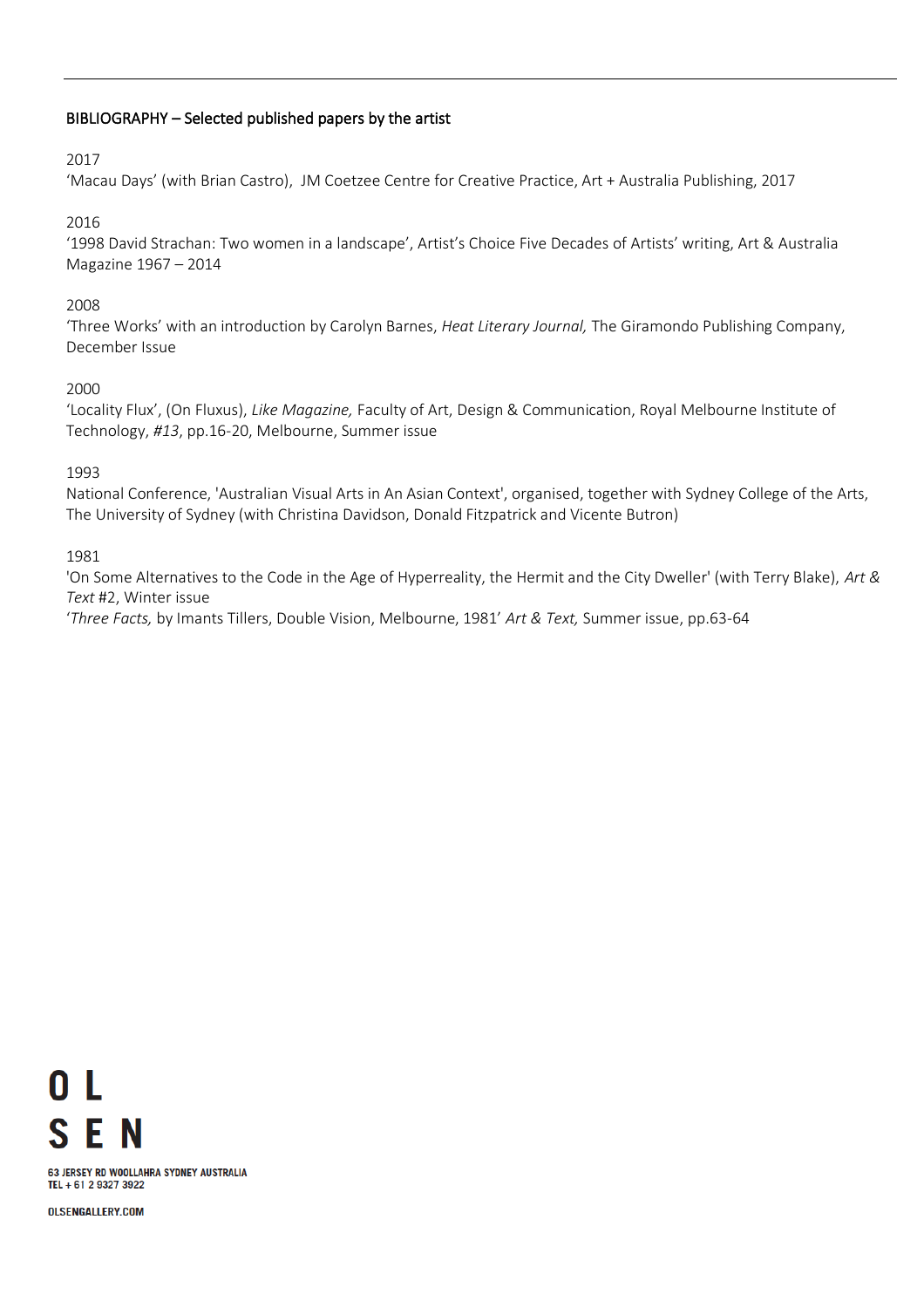# BIBLIOGRAPHY – Selected published articles by critics

## 2017

John CLARK, 'John Young: Painting Simulacra and a Re-envisaged History', in *Zhang Dali Permanence and Impermanence,* China Nationality Art Photograph Publishing House, 2017 pp. 131 – 151

## 2016

John CLARK, 'Asian Art History in Australia: Its Functions and Audience', Australian and New Zealand Journal of Art, vol. 16, no.2 pg. 213

Robert C. MORGAN, 'John Young at Pearl Lam Galleries', Art China, 5 June 2016

Jacqueline LO, 'Diaspora as Method' Asia Australia Transnational Connections 47th Annual Symposium 17 November 2016, Australia National University

Caroline TURNER & Jenn WEBB, 'Art and human rights, Contemporary Asian contexts', Manchester University Press, 2016, PP. 111 – 149

# 2013

Carolyn BARNES, 'Aesthetics and Memory Work in the Recent Paintings of John Young', *The Bridge and the Fruit Tree: John Young – a survey*, Drill Hall Gallery, Canberra, pp. 55-65

Nina FISCHER, Jacqueline LO and Kate MITCHELL, 'Introduction: 'Engtangled Pasts'', *Crossings: Journal of Migration & Culture,* vol. 4, no. 1, 2013, pp. 3-4, 10

Yasmin NGUYEN, 'Through the Eyes of the Wolf – John Young Interview', *Vault Magazine,* Issue 3, April 2013, pp. 24-27 Aaron SEETO, *ORIENTing: With or Without You. Ian Fairweather in Western Australian Collections*, Lawrence Wilson Art Gallery, Perth, 2013, pp42

## 2012

Jacqueline LO, 'Transnational Memory-making: Diaspora, Art and Ethics', *Pacific Triangles: Australia China, and the Reorientation of American Studies*, a symposium at the University of Sydney, Australia, 10th – 11th August 2012 Sheridan PALMER, 'The Language of Inheritance', *National Library of Australia Magazine,* March 2012, pp. 22-24 Wendy WALKER, 'Making a Case for the Interrupted Dance', *Passages: Brian Castro, Khai Liew, John Young,* TarraWarra Museum of Art, Victoria, 2012, pp. 17-28

## 2011

Thomas J. BERGHUIS, 'John Young: Situational Ethics', *Art & Australia*, 48, No. 3 Autumn 2011, pp. 440 – 443 2011, pp. 168-174 Terry SMITH, *Contemporary Art: World Currents*, London: Laurence King Publishing, 2011, p. 211

2009

Kevin RUDD, 'Message', *John Young / Bonhoeffer in Harlem,* Alexander Ochs Gallery and St Matthaus-Kirche, Berlin, July 2009, pp.17-19

Sylvia Dominique VOLZ, 'John Young / Bonhoeffer in Harlem', *John Young / Bonhoeffer in Harlem,* Alexander Ochs Gallery and St Matthaus-Kirche, Berlin, July 2009, pp.59-91

## 2008

Pamela KEMBER, with introduction by Jasper K.W. LAU, 'HistoriCITY – A Roundtable on Art Historical Writing in and on Hong Kong', *Yishu - Journal of Contemporary Chinese Art*, January 2008, p.46



63 JERSEY RD WOOLLAHRA SYDNEY AUSTRALIA TEL + 61 2 9327 3922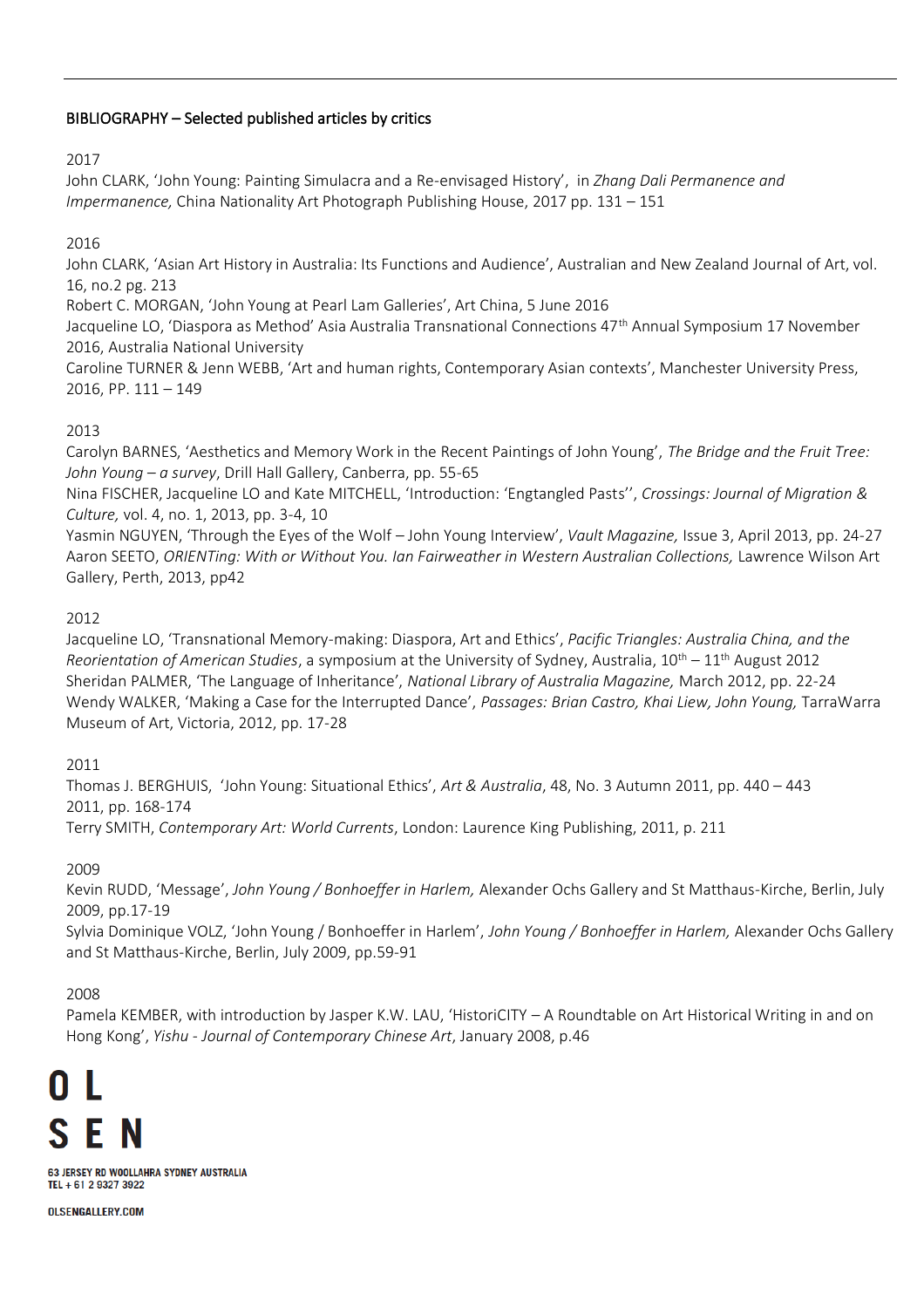Natalie KING, 'A Pilgrim to the Modern', *Art World*, Issue 2 April/May 2008, pp.96-101 Elaine NG, et al, 'The 10th anniversary of Hong Kong's Handover to Chinese', *Art Asia Pacific*, Volume 3, pp.173-177

## 2004

Judy ANNEAR, 'What is appropriation? An Anthology of writings on Australian Art in the 1980's & 1990's', Art in the Age of Mechanical Reproduction, IMA Publishing, 2004, p.97

Rex BUTLER, 'What is appropriation? An Anthology of writings on Australian Art in the 1980's & 1990's', Introduction, IMA Publishing, 2004, pp37 & 60

# 2001

Brian CASTRO, 'Volees', *John Young: Pine's Edge,* Black Inc., Melbourne, 2001 M.A. GREENSTEIN, 'Pine's Edge', *John Young: Pine's Edge,* Black Inc., Melbourne, 2001 Nicholas JOSE, 'Asian-Australian dialogues in the visual arts', *Art and Australia*, Vol.38, 2001, pp. 592-597

# 2000

Laura MURRAY CREE & Neville DRURY, *Australian Painting Now*, Craftsman House, 2000, pp.336-339

# 1999

Melissa CHIU, 'Asian-Australian Artists: Cultural Shifts in Australia', *Art & Australia*, vol.37, #2, 1999, pp.252-260 Natalie KING, 'Sequences from Heaven and Matteo Ricci in Goa', *Art AsiaPacific*, #22, Sydney, 1999, p.90

# 1998

John CLARK, 'Dilemmas of (Dis-)attachment in the Chinese Diaspora', *Visual Arts and Culture: An International Journal of Contemporary Art*, vol.1, 1998, pp.14-44 Benjamin GENOCCHIO, 'Photograph Besides Itself', *Photofile,* #55, Sydney, pp.8-24 November 1998

1996

Ben CURNOW, 'Review of Paradigm Fountain', *Art Asia Pacific*, Sydney, 1996, p.104 Julie EWINGTON, 'A Contemporary Prospectus for Pilgrimage', *Above & Beyond: Austral/Asian Interactions* catalogue, 1996, pp.30-40

Colin SIMPSON and Donald WILLIAMS, 'After Modernism: Personal and Cultural Histories', *Art Now: Contemporary Art Post - 1970 Book Two*, McGraw Hill, Australia, 1996, pp.130-135

1995

Peter HUTCHINGS, 'Between a Rock and a Hybrid Plane', *Australian Perspecta '95* catalogue, Art Gallery of New South Wales, 1995

## 1994

Rex BUTLER, 'John Young: On Liberty', *Transcultual Painting* catalogue, Museum of Art, The University of Melbourne, 1994 (in Chinese and English)

John CLARK, 'Swimming in the Transcultural Sea: John Young', interview, *Asian Art News*, vol. 4, #3, Hong Kong, May/June 1994



63 JERSEY RD WOOLLAHRA SYDNEY AUSTRALIA TEL + 61 2 9327 3922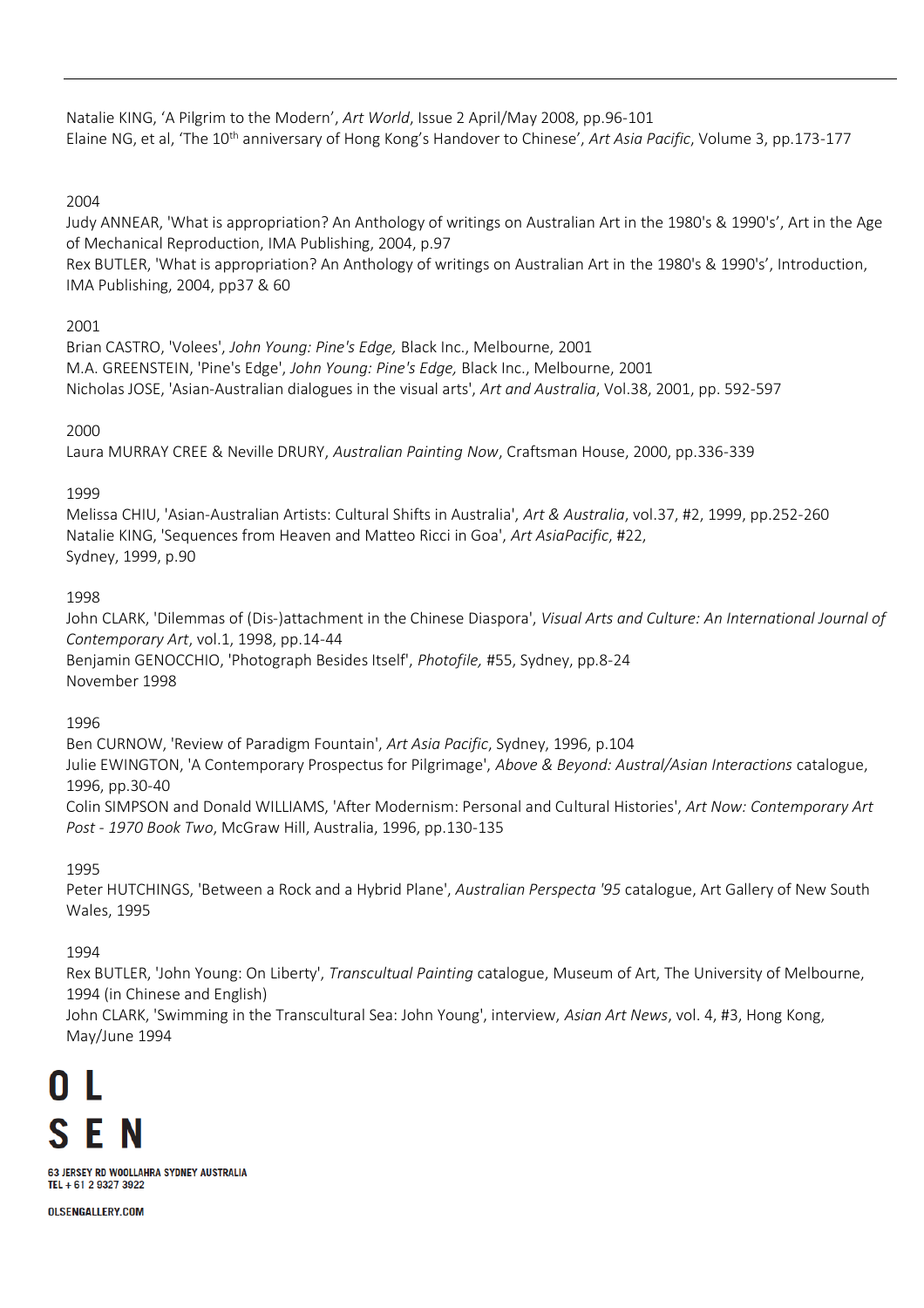Catharine LUMBY, 'The Art of Flux: An Australian Perspective', *Antipodean Currents* catalogue, The Kennedy Center, Washington D.C., October 1994

#### 1993

Rex BUTLER, 'Lost in the Mix; The General and the Particular in the Works of John Young', *Art and Australia*, Sydney, 1993

### 1991

Bernard SMITH with Terry SMITH, *Australian Painting, 1788-1990*, Oxford University Press, Australia, 1991

### 1990

Alison CARROLL, *Art from Australia - Eight Contemporary Views* catalogue, 1990-91 'Downunder Art to be Displayed', *The Nation,* September 17, 1990 Victoria LYNN, 'Abstraction', *Abstraction* catalogue, Art Gallery of New South Wales, 1990

### 1989

Pamela HANSFORD, 'The Future is Now ', interview, *John Young, Selected Works* catalogue, 1989

### 1988

Graham COULTER-SMITH, 'John Young: Paradoxical Dialogues', *Eyeline*, #4, Brisbane, 1988 Graham COULTER-SMITH, 'John Young', *Art & Text,* #28, Sydney, 1988, pp.86-89

### 1987

Rex BUTLER & Keith BROADFOOT, 'The Art of the Third Man', *Objective Gesture, John Young, Selected Works 1986-1987*, Sydney, 1987

#### 1983

Imants TILLERS, 'Fear of Texture', *Art & Text*, #10, Melbourne, 1983



63 JERSEY RD WOOLLAHRA SYDNEY AUSTRALIA TEL + 61 2 9327 3922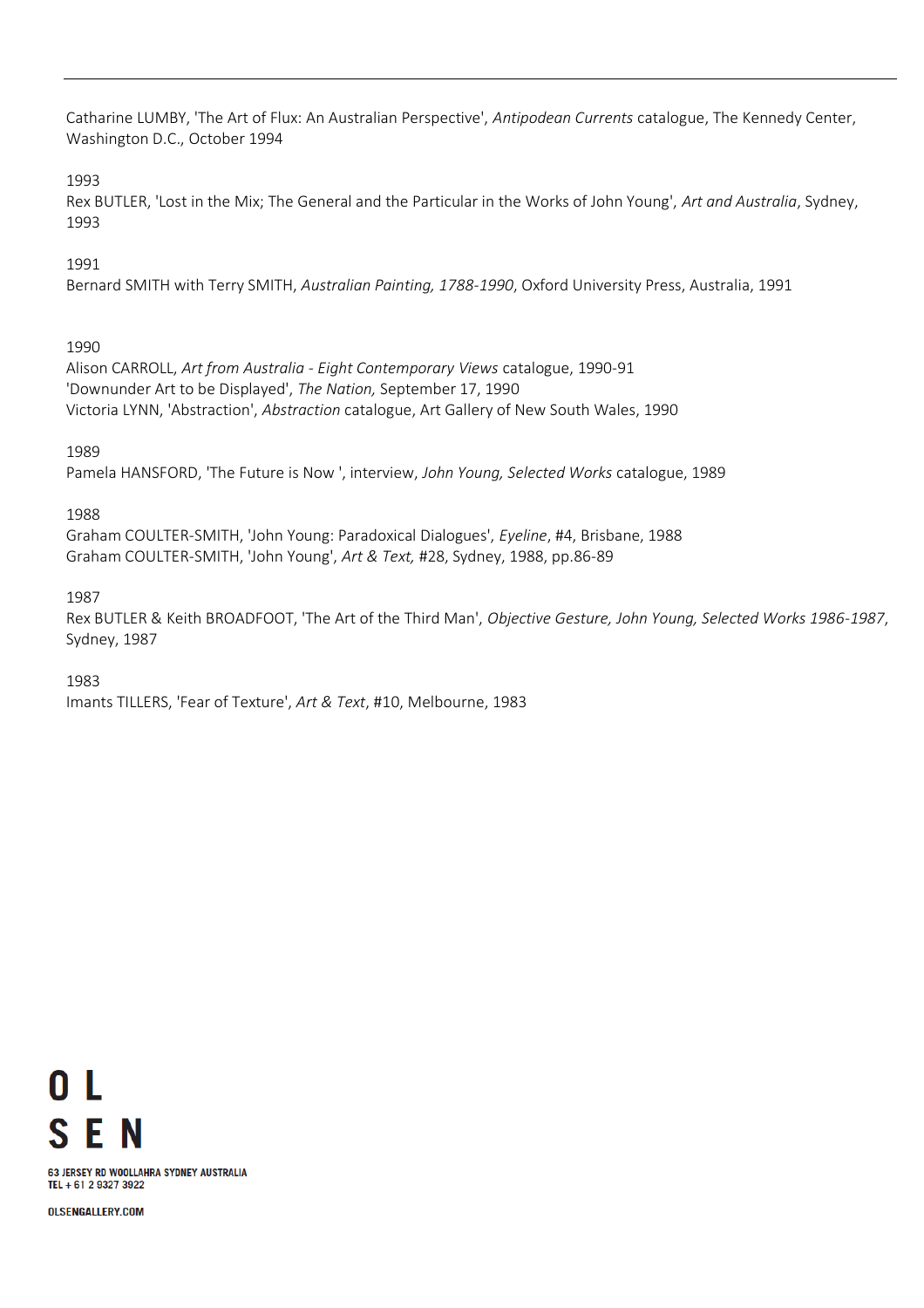#### SELECTED COLLECTIONS

Art Gallery of New South Wales, Sydney Art Gallery of Western Australia, Perth Bendigo Art Gallery, Victoria Geelong Art Gallery, Victoria Griffith University Art Collection, Brisbane Hamilton Regional Gallery, Victoria Heide Museum of Modern Art, Melbourne Hong Kong Grand Hyatt, Hong Kong M+ Museum, Hong Kong Monash University Museum of Art Collection, Melbourne Museum of Contemporary Art, Sydney Nanjing Library, Nanjing, China National Gallery of Australia, Canberra National Gallery of Victoria, Melbourne National Library of Australia, Canberra National Museum of Contemporary Art, Seoul, Korea Queensland National Gallery, Brisbane TarraWarra Museum of Art Collection, Victoria United Nations Collection, New York University of Queensland Art Collection, Brisbane Victor and Loti Smorgan Collection, MCA, Sydney Vizard Foundation of Art, The Ian Potter Museum of Art, The University of Melbourne

Allen, Allen & Hemsley Collection of Art, Sydney ANZ Building Collection, Sydney Artbank, Australia AXA Collection, Melbourne Baillieu Myer Collection of Australian Art of the 80's, Melbourne Bank of Chicago, USA Besen Collection, Melbourne BHP Billiton Collection, Sydney Coopers and Lybrand Collection, Melbourne Credit Suisse First Boston Collection, Hong Kong Cypress Lakes Resort, Hunter Valley Deutscher Bank Collection, Hong Kong Gandel Collection, Melbourne Goldman Sachs Collection, Melbourne Hewlett Packard Corporation Collection, Melbourne ICI Collection, Sydney Macquarie Bank Collection, Sydney MTR Corporation, Hong Kong Myer Collection, Melbourne Shell Collection, Sydney

n I **SEN** 

63 JERSEY RD WOOLLAHRA SYDNEY AUSTRALIA TEL + 61 2 9327 3922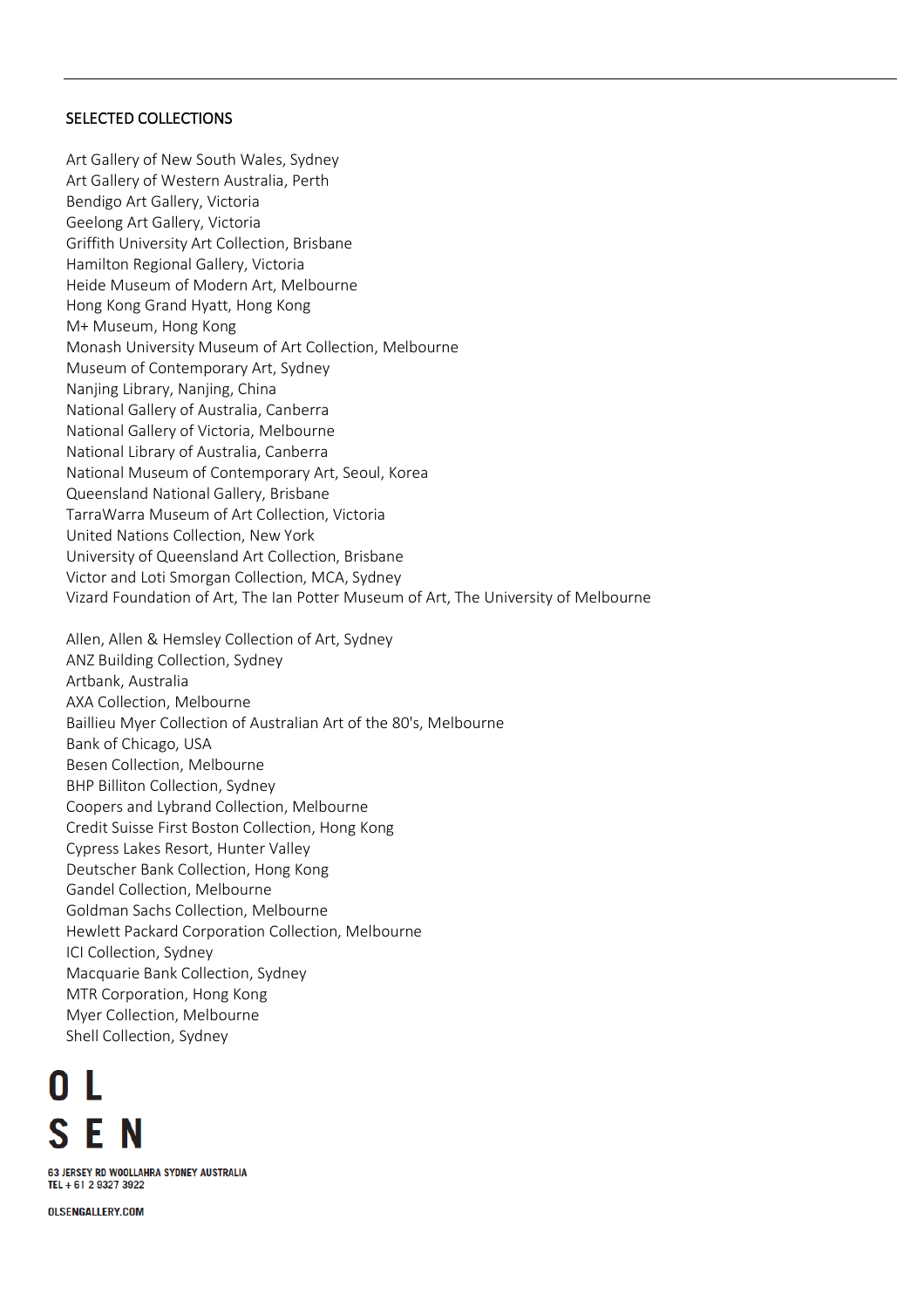State Bank Collection, Sydney Valentine Sands Collection, Melbourne Wakayama Hotel Collection, Wakayama, Japan Westin Hotel Collection, Melbourne Wesfarmers Collection, Perth

*Private collections worldwide*



63 JERSEY RD WOOLLAHRA SYDNEY AUSTRALIA<br>Tel + 61 2 9327 3922